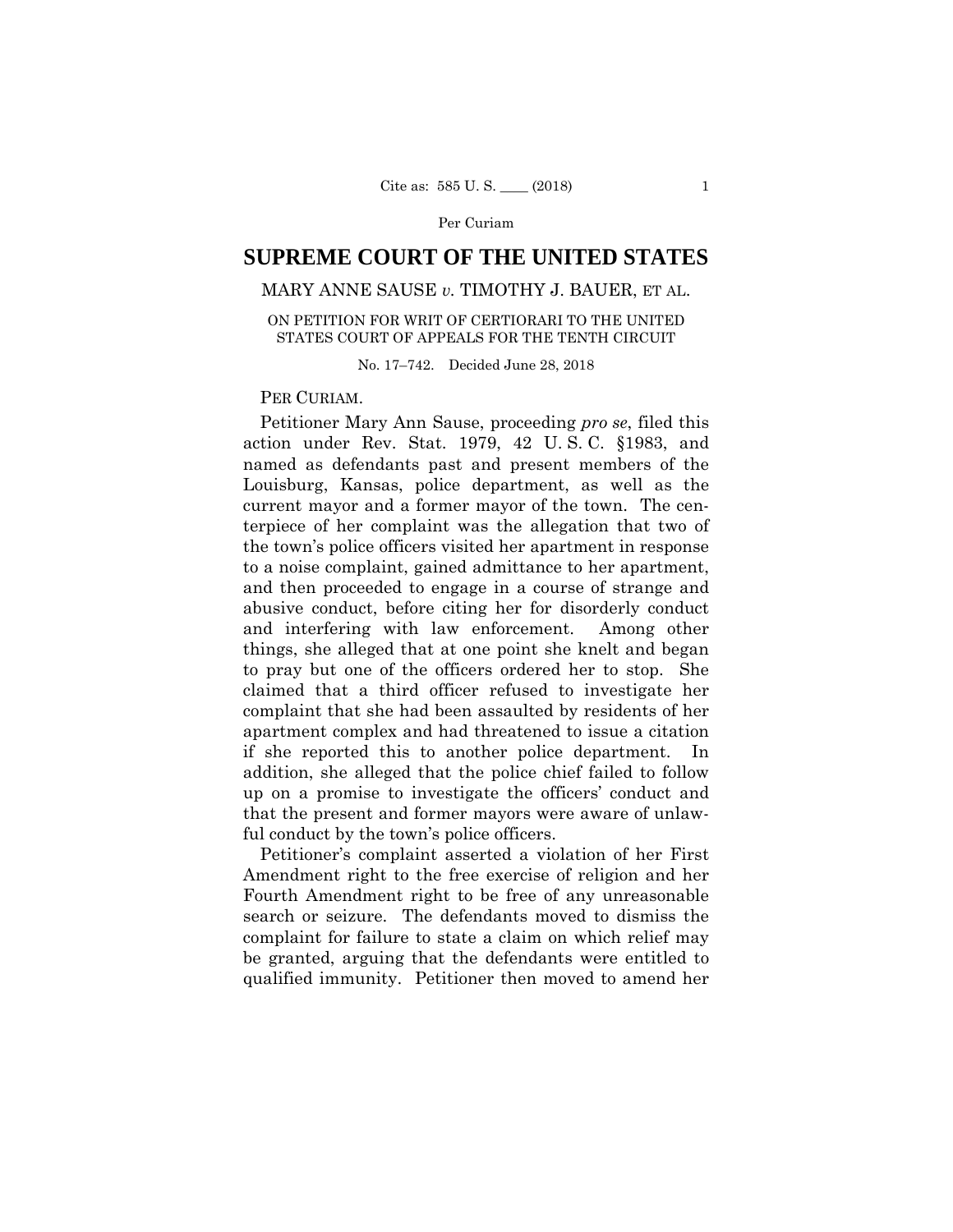complaint, but the District Court denied that motion and granted the motion to dismiss.

On appeal, petitioner, now represented by counsel, argued only that her free exercise rights were violated by the two officers who entered her home. The Court of Appeals for the Tenth Circuit affirmed the decision of the District Court, concluding that the officers were entitled to qualified immunity. 859 F. 3d 1270 (2017). Chief Judge Tymkovich filed a concurring opinion. While agreeing with the majority regarding petitioner's First Amendment claim, he noted that petitioner's "allegations fit more neatly in the Fourth Amendment context." *Id.,* at 1279. He also observed that if the allegations in the complaint are true, the conduct of the officers "should be condemned," and that if the allegations are untrue, petitioner had "done the officers a grave injustice." *Ibid.* 

The petition filed in this Court contends that the Court of Appeals erred in holding that the officers who visited petitioner's home are entitled to qualified immunity. The petition argues that it was clearly established that law enforcement agents violate a person's right to the free exercise of religion if they interfere, without any legitimate law enforcement justification, when a person is at prayer. The petition further maintains that the absence of a prior case involving the unusual situation alleged to have occurred here does not justify qualified immunity.

There can be no doubt that the First Amendment protects the right to pray. Prayer unquestionably constitutes the "exercise" of religion. At the same time, there are clearly circumstances in which a police officer may lawfully prevent a person from praying at a particular time and place. For example, if an officer places a suspect under arrest and orders the suspect to enter a police vehicle for transportation to jail, the suspect does not have a right to delay that trip by insisting on first engaging in conduct that, at another time, would be protected by the First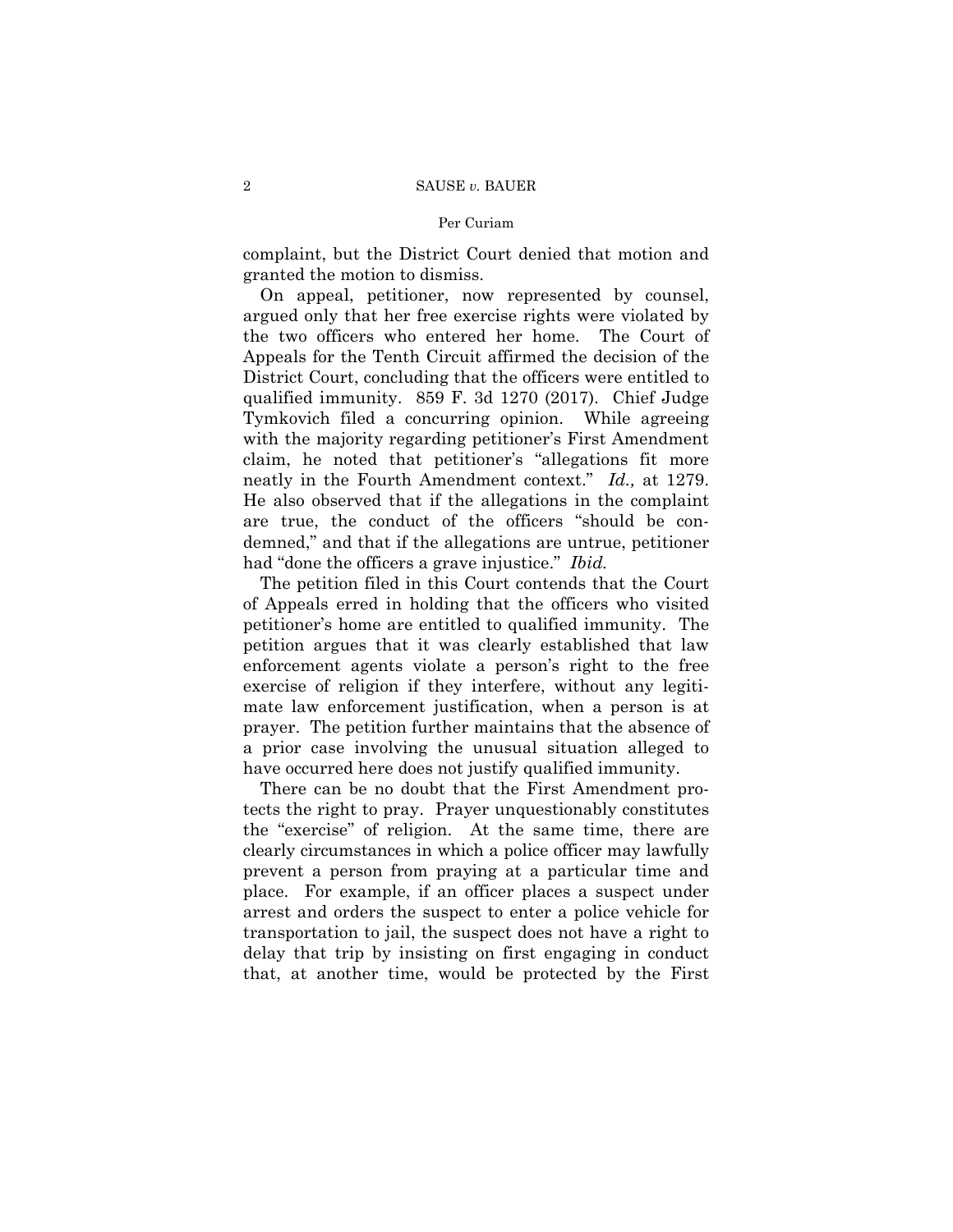Amendment. When an officer's order to stop praying is alleged to have occurred during the course of investigative conduct that implicates Fourth Amendment rights, the First and Fourth Amendment issues may be inextricable.

That is the situation here. As the case comes before us, it is unclear whether the police officers were in petitioner's apartment at the time in question based on her consent, whether they had some other ground consistent with the Fourth Amendment for entering and remaining there, or whether their entry or continued presence was unlawful. Petitioner's complaint contains no express allegations on these matters. Nor does her complaint state what, if anything, the officers wanted her to do at the time when she was allegedly told to stop praying. Without knowing the answers to these questions, it is impossible to analyze petitioner's free exercise claim.

In considering the defendants' motion to dismiss, the District Court was required to interpret the *pro se* complaint liberally, and when the complaint is read that way, it may be understood to state Fourth Amendment claims that could not properly be dismissed for failure to state a claim. We appreciate that petitioner elected on appeal to raise only a First Amendment argument and not to pursue an independent Fourth Amendment claim, but under the circumstances, the First Amendment claim demanded consideration of the ground on which the officers were present in the apartment and the nature of any legitimate law enforcement interests that might have justified an order to stop praying at the specific time in question. Without considering these matters, neither the free exercise issue nor the officers' entitlement to qualified immunity can be resolved. Thus, petitioner's choice to abandon her Fourth Amendment claim on appeal did not obviate the need to address these matters.

For these reasons, we grant the petition for a writ of certiorari; we reverse the judgment of the Tenth Circuit;